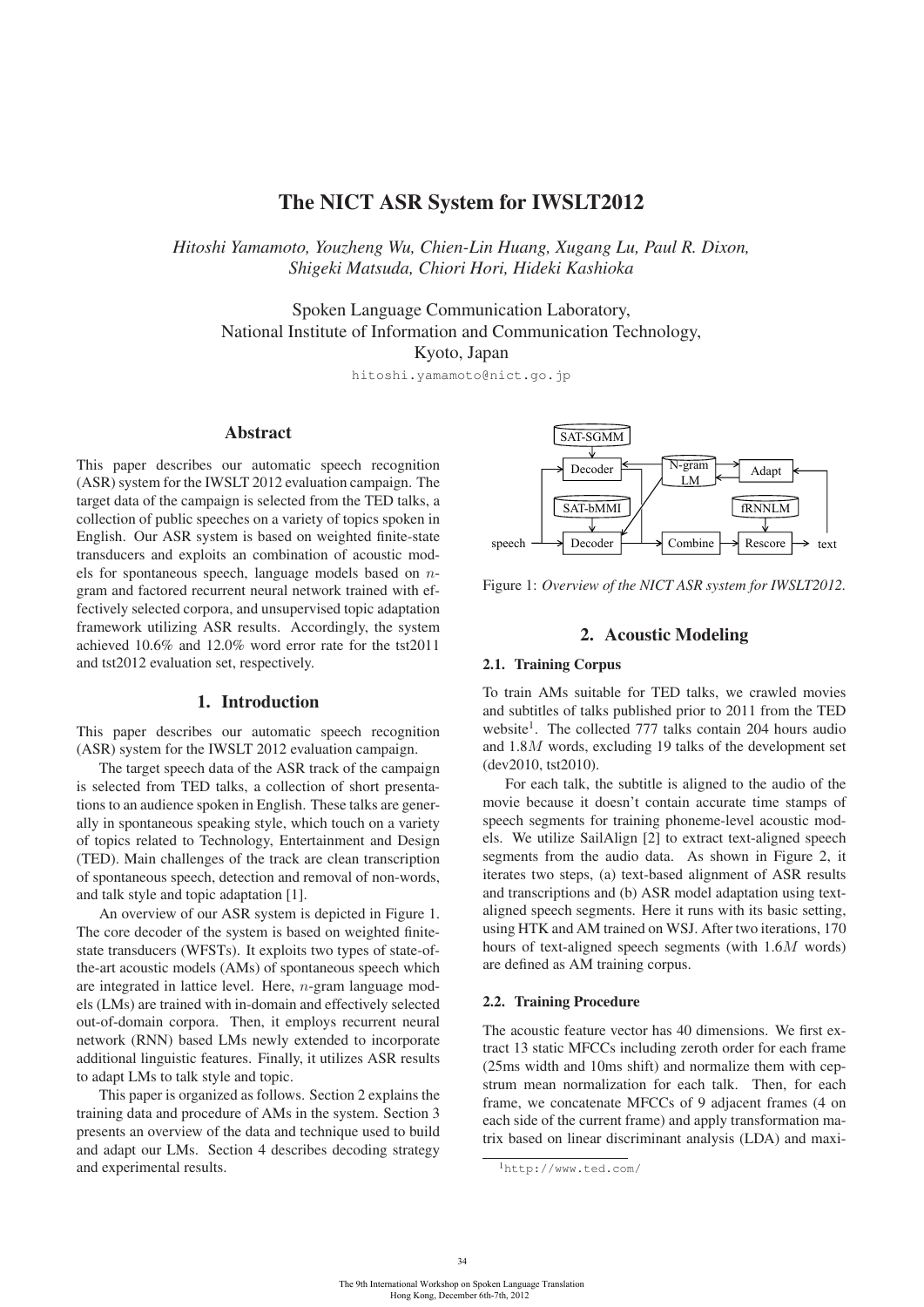

Repeat for unaligned audio and text segments

Figure 2: *Adaptive and iterative scheme of SailAlign [2].*

mum likelihood linear transformation (MLLT) to reduce its dimension to 40. In addition, we apply feature space MLLR for speaker adaptive training for each talk, assuming that one talk includes one speaker.

The acoustic models are cross-word triphone HMMs of which units are derived from 39 phonemes. Each phoneme is classified by its position in word (4 classes: begin, end, singleton and the others) and each vowel is further distinguished by its accent mark (3 classes: first, second and the others).

Three types of acoustic models are developed with the Kaldi speech recognition toolkit [3] revision 941. We first train HMMs with GMM output probability. This model totally include 6.7K states and 80K Gaussians trained with ML estimation (SAT-ML). Then we increase the number of Gaussian of it to  $240K$  (other parts are not changed) and train them with boosted MMI criterion (SAT-bMMI). We also build HMMs with subspace GMM output probability. This model consists of  $9.1K$  states, which is transformed from the SAT-ML model (SAT-SGMM).

## 3. Language Modeling

#### 3.1. Training Corpus

The IWSLT evaluation campaign defines a closed set of publicly available English texts as training data of LM. We use the in-domain corpus (transcription of TED talks) and parts of the out-of-domain corpora (English Gigaword Fifth Edition and News Commentary v7) and pre-process the data as follows: (1) converting non-standard words (such as CO2 or 95%) to their pronunciations (CO two, ninety five percent) using a non-standard-word expansion tool<sup>2</sup> [4], and (2) removing duplicated sentences. The statistics of the preprocessed corpora are shown in Table 1.

The lexicon consists of the CMU Pronouncing Dictionary<sup>3</sup> v.0.7a. In addition, we extract new words (not included in the CMU dictionary) from the preprocessed in-domain corpora and generate their pronunciations with a WFSTbased grapheme-to-phoneme (G2P) technique [5]. The extended lexicon contains 156.3K pronunciation entries of  $133.3K$  words which are used as the LM vocabulary with an OOV rate of 0.8% on the dev2010 data set.

Table 1: *Statistics of English LM training corpora*

|           | Corpus           | #sentences | #words |
|-----------|------------------|------------|--------|
| in-domain | <b>TED Talks</b> | 142K       | 2.402K |
| out-of-   | News Commentary  | 212K       | 4.566K |
| domain    | English Gigaword | 123M       | 2.722M |

### 3.2. Domain adaptation

The large out-of-domain corpora likely includes sentences that are so unlike the domain of the TED talks. LM trained on these unlike sentences is probably harmful. Therefore, we adopt domain adaptation by selecting only a portion of the out-of-domain corpus instead of using the whole.

We employ cross-entropy difference metric for domain adaptation, which biases towards sentences that are both like the in-domain corpus and unlike the average of the out-ofdomain corpus [6]. Each sentence s of the out-of-domain corpus is scored as follows,

$$
H_I(s) - H_O(s),\tag{1}
$$

where  $H_I(s)$  and  $H_O(s)$  represent cross-entropy scores according to  $LM<sub>I</sub>$  trained on the in-domain corpus, and  $LM<sub>O</sub>$ trained on a subset sentences randomly selected from the outof-domain corpus. Here,  $LM<sub>I</sub>$  and  $LM<sub>O</sub>$  are similar size. Then the lowest-scoring sentences are selected as a subset of out-of-domain corpus.

#### 3.3. N-gram LM

For the in-domain and the selected out-of-domain corpora, modified Kneser-Ney smoothed *n*-gram LMs  $(n=3,4)$  are constructed using SRILM [7]. They are interpolated to form a baseline of n-gram LMs by optimizing the perplexity of the development data set. To apply the domain adaptation, we empirically select  $1/4$  of the out-of-domain corpus with  $30M$  sentences and  $559M$  words using Eq. (1).

#### 3.4. Factored RNNLM

Recently, recurrent neural network (RNN) based LMs [8] become an increasingly popular choice for LVCSR tasks due to consistent improvements. In our system, we employ a factored RNNLM that exploits additional linguistic information, including morphological, syntactic, or semantic. This novel approach was proposed in our previous studies [9].

In the official run, our factored RNNLM uses two types of features, word surface and part-of-speech tagged by GE-NIA Tagger<sup>4</sup>. Other types of linguistic features are investigated in [10]. We set the number of hidden neurons in the hidden layer and the number of classes in the output layer to 480 and 300.

Since it is very time consuming to train factored RNNLM on large data, we select a subset sentences of the out-of-

<sup>2</sup>http://festvox.org/nsw

<sup>3</sup>http://www.speech.cs.cmu.edu/cgi-bin/cmudict

<sup>4</sup>http://www.nactem.ac.uk/tsujii/software.html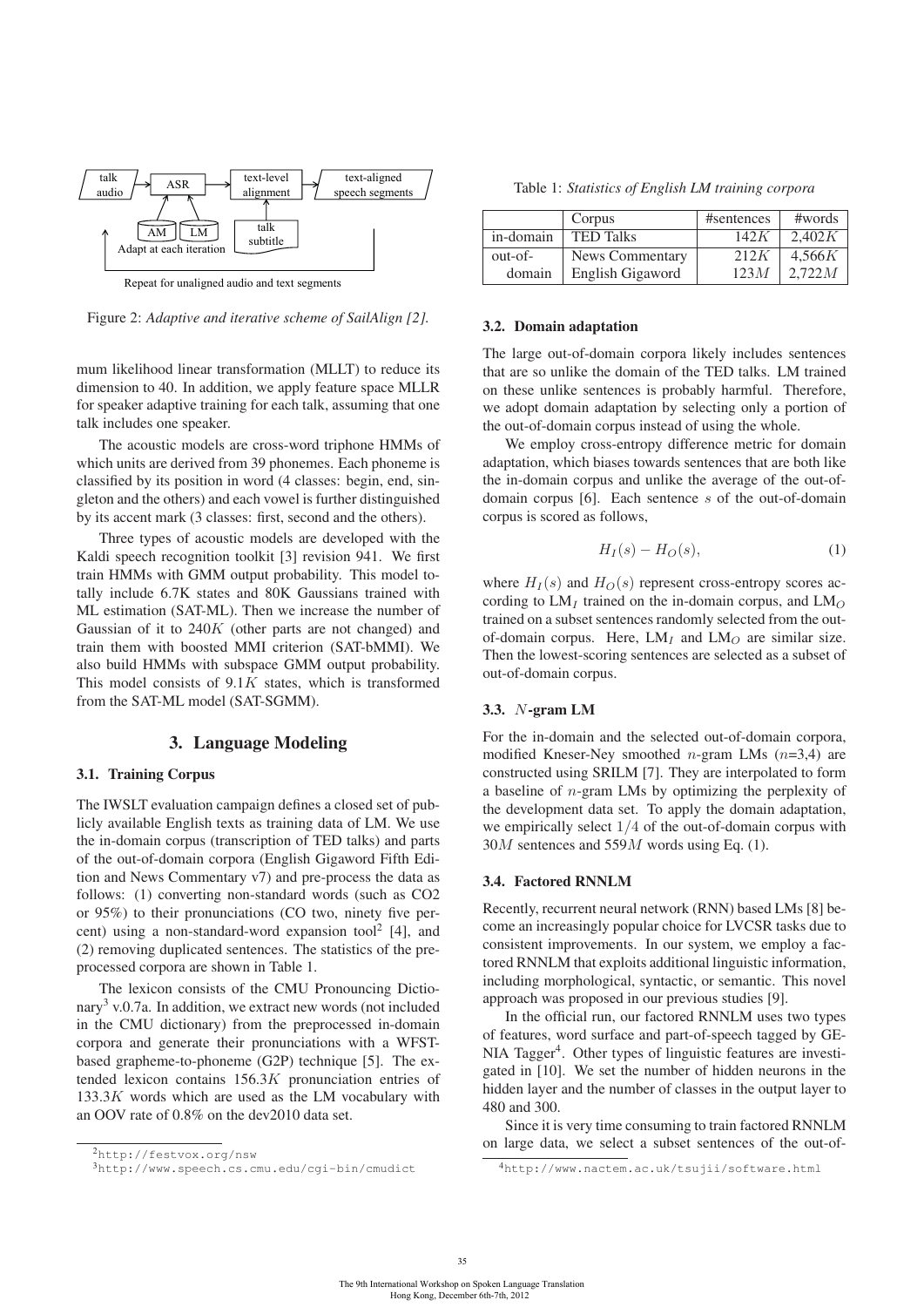Table 2: *Word error rate (WER, %) of the development sets and test sets. The results of primary run in our submission are represented by italic characters.*

| Step                   | dev2010 | tst2010 | tst2011 | tst2012 |
|------------------------|---------|---------|---------|---------|
| 1a. Boosted MMI        | 16.7    | 14.5    | 12.3    | 13.9    |
| 1b. Subspace GMM       | 17.3    | 14.9    | 12.9    | 14.2    |
| 2. System combination  | 16.4    | 13.8    | 12.0    | 13.3    |
| 3. Factored RNNLM      | 15.3    | 13.1    | 10.9    | 12.1    |
| Topic adaptation<br>4. | 15.0    | 12.8    | 10.6    | 12.0    |
| 4a. Post-processing    | 14.8    | 12.6    | 10.9    | 12.1    |
| 4b. Our decoder        |         |         | 10.6    | 12.0    |

domain corpus with Eq. (1) and uses it together with the indomain corpus for training. Finally, the training data of factored RNNLM contains 1,127K sentences with 30M words.

#### 3.5. Topic adaptation

The TED talks in the IWSLT test sets touch on various topics without adhering to a single genre. To model each test set better, we utilize first-pass recognition hypothesis for topic adaptation of  $n$ -gram LMs. A problem here is that recognition hypothesis includes errors that limits the adaptation performance. To avoid negative impact of the errors in the first-pass result, we propose a similar metric to Eq. (1), which takes into account the recognition hypothesis and randomly selected sentences of out-of-domain corpus. Our adaption can be expressed as,

$$
H_{ASR}(s) - H_O(s). \tag{2}
$$

For each test set, we rank sentences of the out-of-domain according to Eq.  $(2)$ , select  $1/8$  of sentences with the lowest scores, build an adapted n-gram LM based on the selected sentences, interpolate the adapted LM with the in-domain LM by optimizing the perplexity of the development set. Here, the lexicon is extended to include new words appearing more than 10 times in the selected sentences.

## 4. Decoding system

#### 4.1. Decoding system

The procedure of our ASR system depicted in Figure 1 is divided into four steps as follows:

- 1. Decode input speech using two sets of models,
- 2. Combine lattices output from the decoders,
- 3. Rescore n-best with factored RNNLM,
- 4. Adapt LMs and run through the steps above again.

First, we use WFST-based decoder to create lattice for input speech. In the submitted system, we employ decoder of the Kaldi toolkit for 3-gram decoding and 4-gram lattice rescoring. Here, two types of AMs described in Section 2.2, (a) SAT-bMMI and (b) SAT-SGMM, are employed individually, with  $n$ -gram LMs described in Section 3.3. This step produce two lattices  $l_a$  and  $l_b$  corresponding to the two AMs.

Then, the two lattices are combined using WFST compose operation as follows:

$$
l_c = \text{composite}(\text{scale}(w, l_a), \text{scale}(1 - w, l_b)),\tag{3}
$$

where scale is used to scale transition costs of WFST with the given weight  $w$  (set to 0.5) and compose is an operation to compute the composition of the two input WFSTs. When the resulting lattice  $l_c$  is empty,  $l_a$  is output instead of it. Note that the project operation is applied to  $l<sub>b</sub>$  before the compose to map its output symbols on transitions to input side.

In the third step, factored RNNLM based rescoring is applied to *n*-best list extracted from the lattice  $l_c$  (*n*=100). The LM score of input *i*-th sentence  $s_i$  in the *n*-best is calculated as an interpolation of two kinds of LMs,

$$
P(s_i) = \gamma \times P_{fRNN}(s_i) + (1 - \gamma) \times P_{4g}(s_i), \tag{4}
$$

where  $\gamma$  is a weighting factor (set to 0.5),  $P_{fRNN}$ () and  $P_{4g}$ () stand for scores based on factored RNN and 4-gram LMs, respectively. Then the 1-best sentence is obtained from the *n*-best scored by Eq.  $(4)$ .

In the final step,  $n$ -gram LMs and lexicon are adapted to each test set, using the topic adaptation technique described in Section 3.5. Using 1-best results of the previous step, training data is newly selected from out-of-domain corpora with Eq. (2). Then the system run through the steps 1 to 3 again as a second pass decoding with the adapted LMs. Note that the AMs and factored RNNLM are not updated here.

#### 4.2. Evaluation Results

Table 2 shows performance of our ASR system on transcribing the development sets, dev2010 and tst2010, and the test sets, tst2011 and tst2012. Word error rates (WERs) were decreased by combining two lattices derived from different types of AMs (Step 2). With respect to LMs, rescoring using factored RNNLM significantly contributed to achieve better performance (Step 3) and topic adaptation based on dynamic data selection also showed improvement (Step 4). These results would appear that each of technique employed in our system has a particular ability to improve ASR performance, although there are some exceptional cases in talk-level as shown in Figure 3.